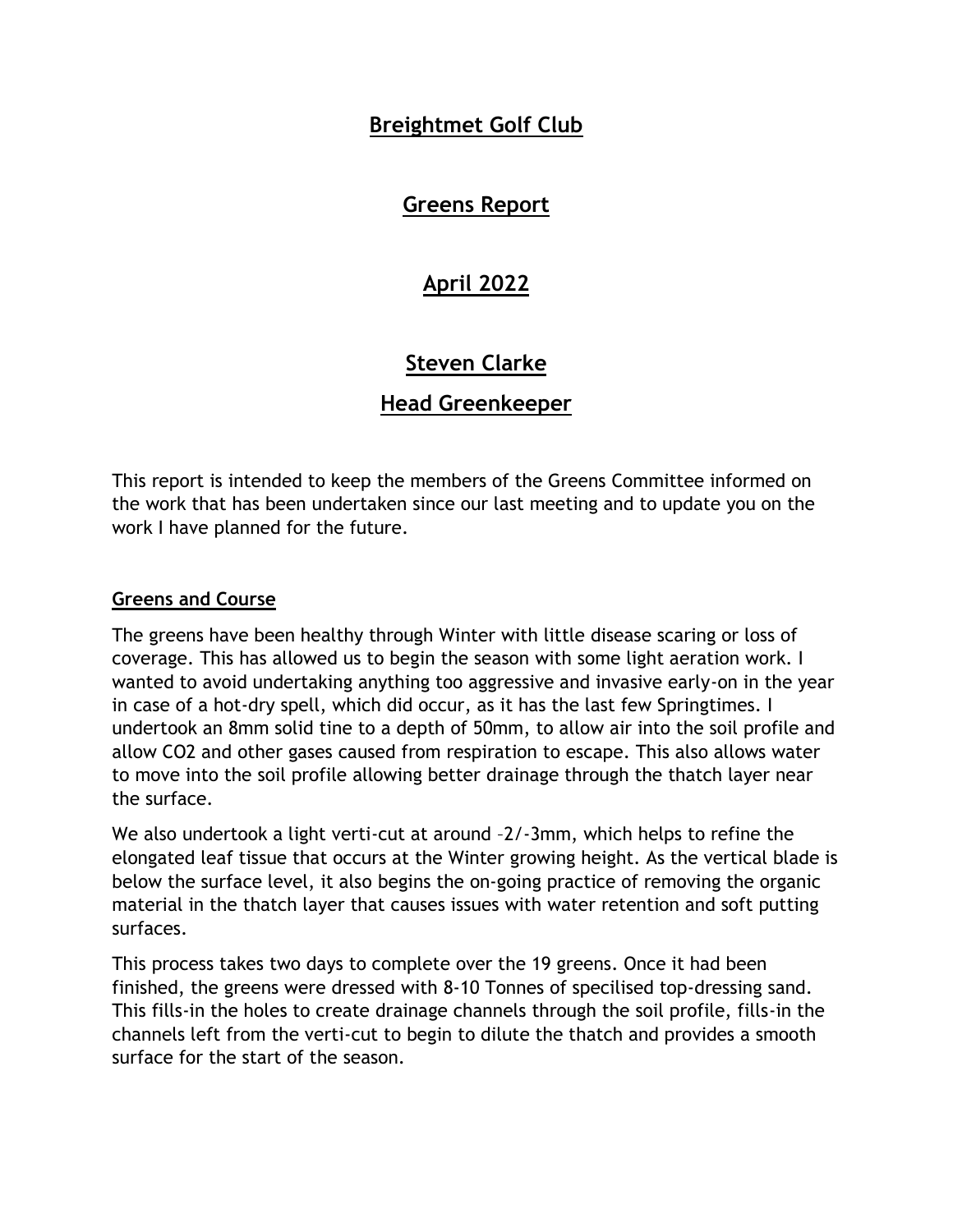More invasive thatch reduction and heavier dressings will be applied through the season when there is better recovery due more growth, higher soil temperatures and nutrient availability.

We have begun our 2022 greens nutritional program from ICL. I have chosen an entire program with ICL that was affordable within the defined maintenance budget. Unlike using more expensive suppliers that would have meant choosing elements of the program and hoping for good results.

The tees that have been used through the Winter for General play suffered quite badly with wear. These have been solid tined, over-seeded with a hardy Dwarf Ryegrass seed, top-dressed, dragged in and fertilised. This will promote thickening up, growth and recovery. Weaker and barer areas on the greens will also be done later in the year when greens seed varieties (browntop bent, highland bent, creeping bent and fescues) will have better chance of germination and survival. The tees rye-seed can sit in the soil profile until conditions are right and begin germination as it is more resilient.

All areas of the course have now been mown and all playing areas will now be maintained as required dependent on growth as we move into the main playing season.

The newly established Blue tee areas have now been defined. The extended areas on fairways are to be incorporated where possible and maintained when ground conditions and weather allow.

### **Bunkers**

The bunker work has now been completed. The 12<sup>th</sup>, 13<sup>Th</sup> and 16<sup>th</sup> bunkers have been turfed and sanded. These are now back in play. The newly laid turf and seeded areas are still GUR until becoming established.

The 17<sup>th</sup> has been filled-in and seeded.

The 6th has been reduced in size by around 3m on the back edge. The banking has been seeded and fresh sand in the base. If it is still the intention to remove this bunker and fill it in then work will have to be undertaken earlier in the year (Sept-Oct) when it is possible to allow access for machinery and equipment.

The 9<sup>th</sup> ditch has been topped up with rootzone and seeded. The rope will be brought in when the seed has established.

I am hoping for quick germination and in-fill of these areas, some of the seed on the bankings have started germinating already so fingers crossed.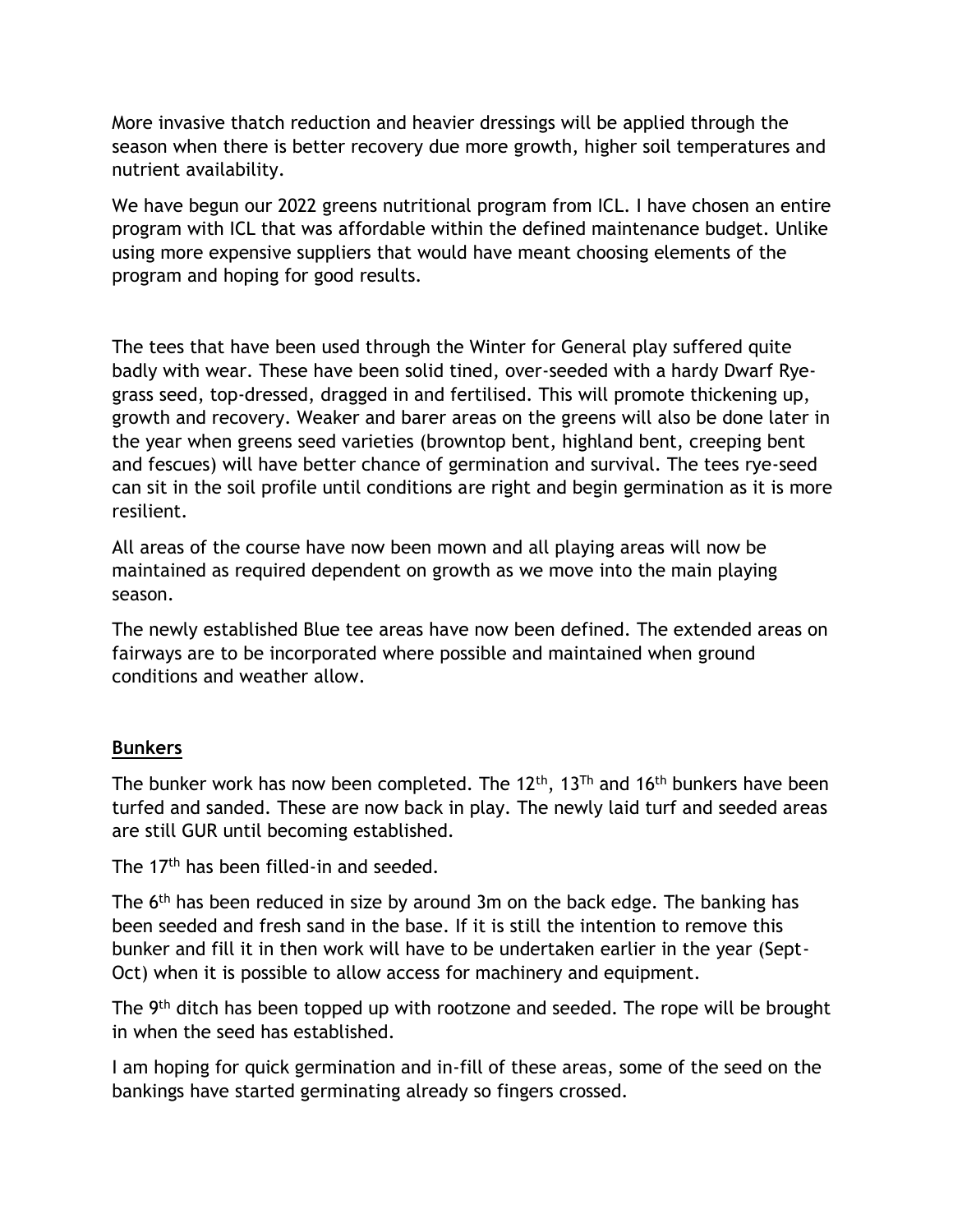As the cost of constructing these bunkers has come from the course maintenance budget, some of the bankings and other areas have not been turfed due to financial constraints.

#### **Machinery**

All winter servicing has been undertaken on our machinery fleet. The main greens units and tees units have been re-ground with new bottom blades fitted.

I am still awaiting the replacement fairway mower from Balmers. The finance has been agreed and signed for, Balmers are currently servicing the mower and readying it for delivery.

I am unsure of the delivery of the new tractor, I believe that finance arrangement is still being discussed prior to it being signed over.

A wear / tear issue has occurred on the Gator truck. The front wheel bearing has collapsed. This requires to be taken away for repair to Balmers. I am hoping for a temporary loan of another vehicle so we still have transport for getting around the course.

As the machinery purchases have been agreed for 2022, I feel a full review and replacement program needs to be undertaken for all of the equipment; year of purchase, hours of use on machine, expected annual hours of use and priority on the course. The aim being to ensure that we can have a rolling stock of purchases and equipment and reduce spikes in repairs and replacement expenditure.

#### **Irrigation**

The irrigation is still switched off, but the start-up is to be undertaken in the next week or so. During this time we will check for any issues from the Winter, replace and re-set any damaged heads and replace some of the damaged valve boxes. All of the heads and boxes will be trimmed around to ensure they will work effectively when required.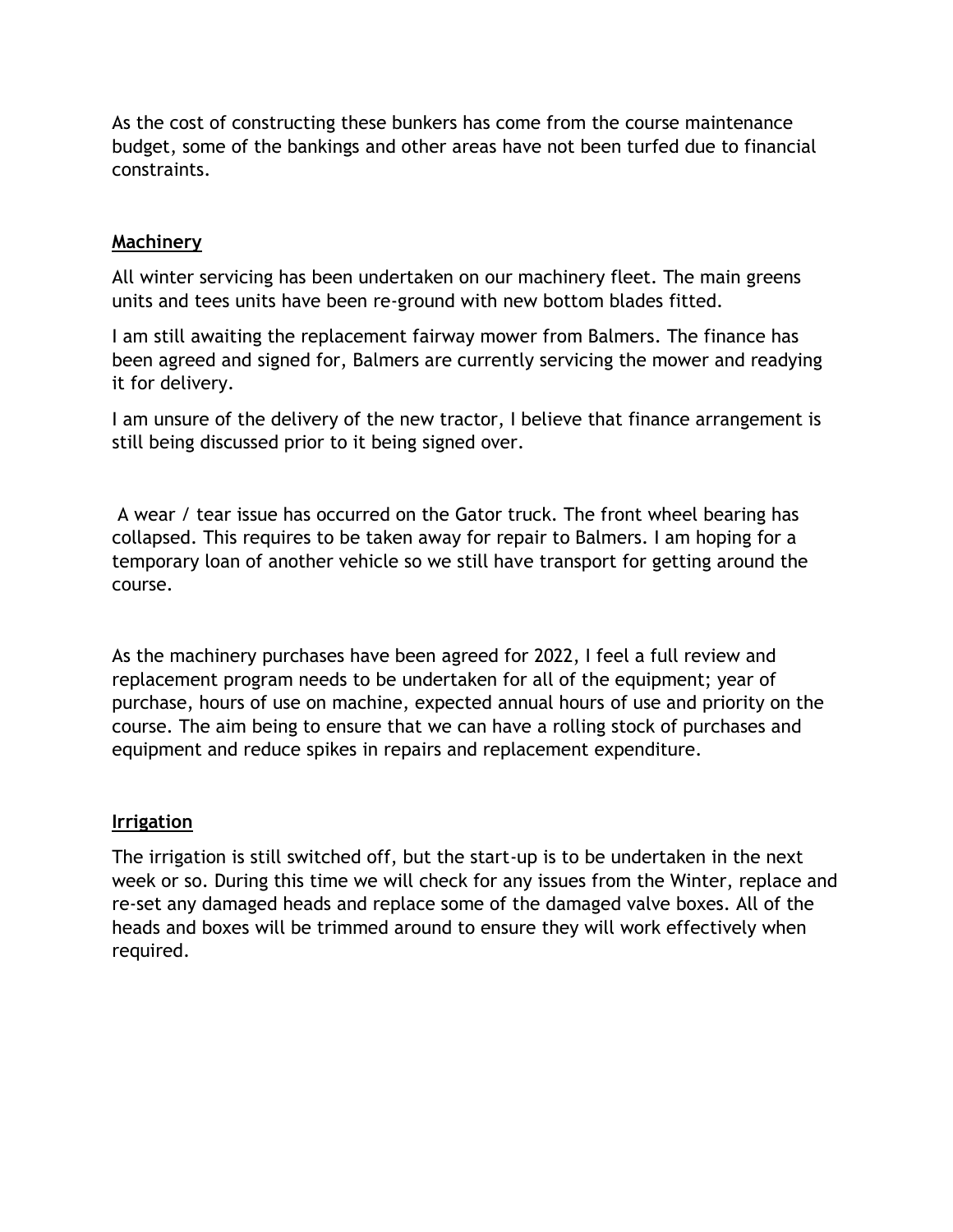# **Staff**

There are no issues with the staff.

Our new-starter Liam is still on the government funded Kick-start scheme. His placement will end on Friday 13th May. After this he is to employed directly with the club on the same contract and hours as the rest of the staff.

### **Winter Planning for 22/23**

The key priorities for end of the season are

- $\bullet$  3<sup>rd</sup> fairway drain replace collapsed / blocked drain with new solid pipe
- $\bullet$  2<sup>nd</sup> green install drain either prior to green to prevent surface water running onto the putting surface or install additional lateral drains across the green similar to the one on the left-hand side.
- Ladies  $8<sup>th</sup>$  and  $2<sup>nd</sup>$  tees strip turf, level with rootzone and returf
- Continue filling-in large bunker on 6th
- 1<sup>st</sup> greenside bunkers re-draining and re-sanding. These bunkers don't currently drain well and give a poor first impression of the course.

All work requires full costings and ensuring that work can be carried out at a suitable time of year allowing for machinery, materials and equipment to gain access to areas required.

## **Trees**

The tree surgeon Ashley Edge is working on-site on Friday 22nd April. He is going to undertake a clearance of the tree stumps around the course from trees that have been felled through the winter.

Another area that has been identified is pruning the Laurel hedge around the practice net.

The main problem trees we have out on the course I would suggest for removal would be the 3 large Manchester Poplars at the start of the  $2^{nd}$  fairway /  $3^{rd}$  dogleg. During the storms through Winter there was a large amount of dead material falling from them. They are too large for us to undertake in-house.

Similarly, the large dead Poplar in the Car Park near to the bungalow and Ladies locker room. This one may be covered by a TPO, but it may be worth checking with the relevant authority as it is posing a danger.